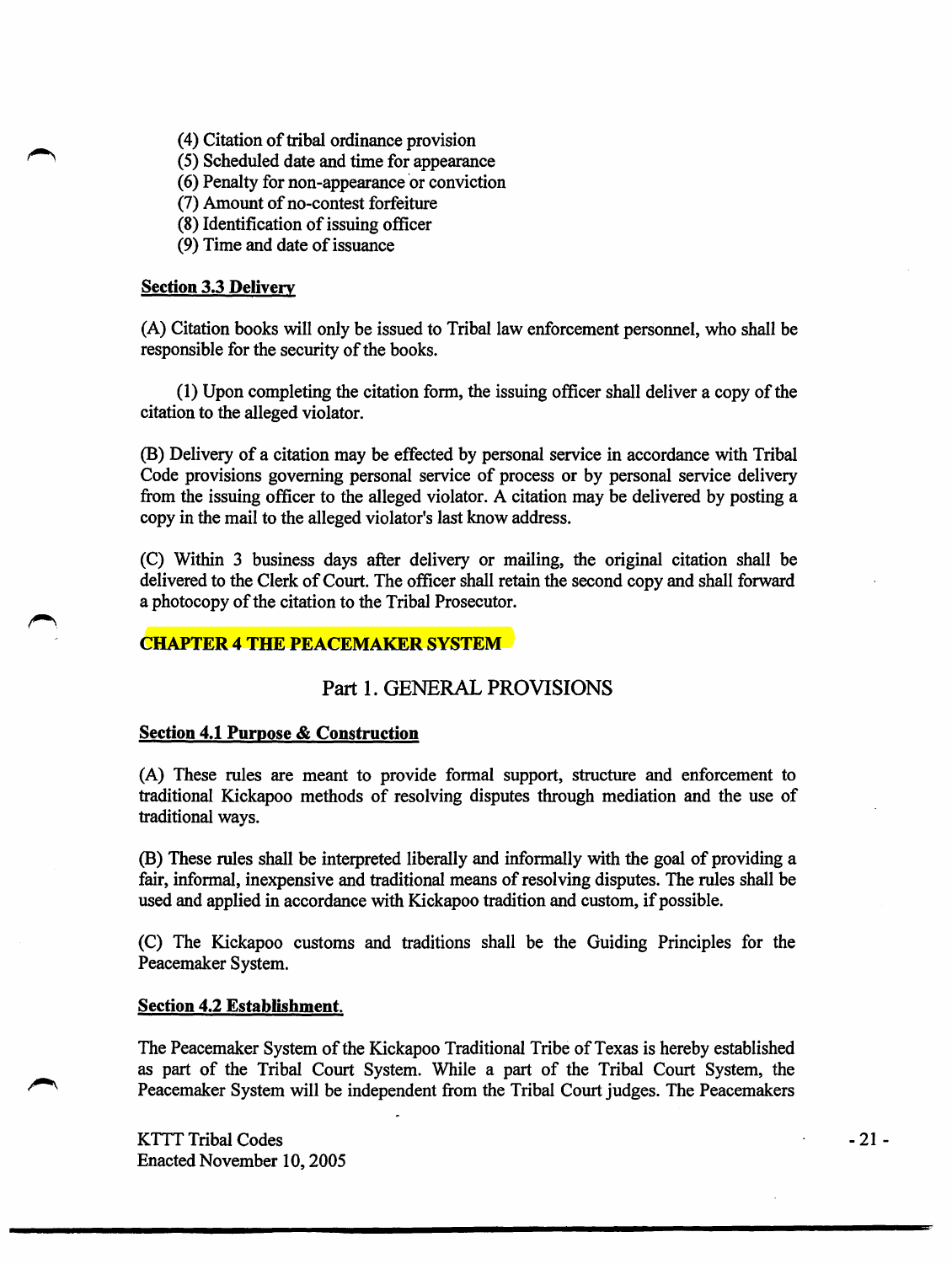may use the Tribal Court as a resource and infrastructure for purposes of supporting and maintaining the Peacemaker System. The Tribal Court judges may use the Peacemaker System as a resource as set forth below.

#### Section 4.3 Subject Matter Jurisdiction; Personal Jurisdiction: Attorneys

(A) A judge may appoint a Peacemaker where the matter in dispute is within the jurisdiction of the Court according to its jurisdictional requirements.

(B) The Peacemaker System does not have the power to compel persons within the jurisdiction of the Tribe to appear and participate in Peacemaker System proceedings nor to compel the attendance of parties. Peacemakers shall not have authority to decide a disputed matter unless all parties to the dispute consent to such authority in writing.

(C) Members of the Kickapoo Traditional Tribe of Texas' Bar and all attorneys are prohibited from participating in any proceedings of the Peacemaker System unless they have been called as witnesses or are parties and except to the extent they may assist persons with respect to protective orders, complaints, judgments or appeals as provided in Parts Four, Five and Six.

(D) Nothing in this Ordinance shall prevent Peacemakers from\_ mediating disputes or providing Peacemaking services to entities other than the Kickapoo Traditional Tribe of Texas Tribal Court.

# Part 2. PEACEMAKERS

#### Section 4.20 Appoint and Qualifications

(A) General Qualifications - Any Kickapoo tribal member who is over the age of 25 and who has the respect of the Kickapoo Traditional Tribe of Texas, an ability to work with Reservation residents and Tribal members, a reputation for integrity, honesty, humanity and an ability to resolve local problems shall be eligible to be appointed as Peacemaker, except that no attorney, nor any person while a member of the Traditional Council or while a Tribal Judge shall be eligible for appointment.

### (B) Appointment

(1) The Kickapoo Traditional Council may select and certify the names of individuals as proposed Peacemakers. The individuals selected must agree in writing or by oath administered by a judge or the Clerk of Tribal Court to work in accordance with the Guiding Principles. The Clerk of Court shall maintain a roll of Peacemakers. Peacemakers shall be appointed from that roll. The Kickapoo Traditional Council may add or delete names to or from the list from time to time.

(2) Although a roll of Peacemakers shall be maintained in accordance with this section, this section shall not prevent individuals or parties from selecting another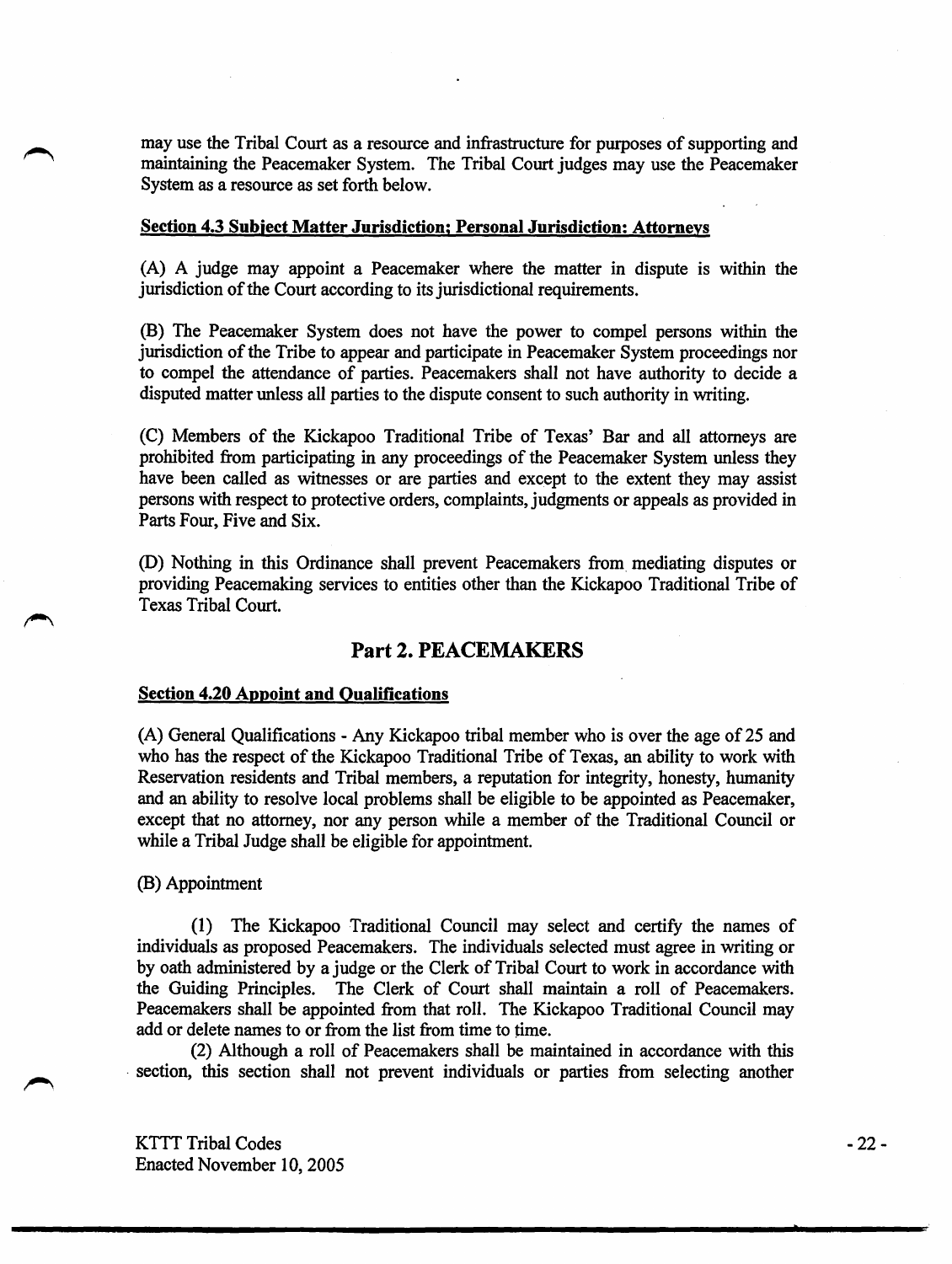individual to conduct Peacemaking, as long as the selection is done in a manner consistent with this Code.

(3) Peacemakers are encouraged to participate in training programs for Peacemakers. Peacemakers with sufficient knowledge of the Guiding Principles are not required to participate in training programs for Peacemakers.

C) Action where no appointment - If the Traditional Council fails to certify Peacemakers, the Court may appoint a Peacemaker from among persons known to it to be qualified.

(D) Agreement as to Peacemaker- The parties to any dispute, whether in Tribal Court or not, may by mutual agreement, have a specified individual serve as Peacemaker for the resolution of their dispute. In such cases, if the Peacemaker does not appear on the roll of Peacemakers kept by the Court, the parties must petition the Traditional Council to appoint the individual and the individual shall not conduct any peacemaking until appointed by the Traditional Council.

#### Section 4.21 Powers of Peacemakers

(A) Peacemakers appearing on the tribally approved roll shall have the same immunities as Tribal Court judges.

(B) Peacemakers shall have all the powers pursuant to Tribal law and customs necessary to conduct peacemaking.

#### Section 4.22 Limitations

Peacemakers not judges; Agreed arbitration. Peacemakers shall only have the authority to use traditional and customary methods to mediate disputes and obtain the resolution of problems through agreement. Peacemakers shall not have the authority to decide a disputed matter unless all parties to the dispute agree to such authority in writing or before the Tribal Court. Any such decision will have the effect of a court judgment when entered by the Tribal Court. .

#### Section 4.23 Duties of Peacemakers

Peacemakers shall have all duties pursuant to Tribal law and customs necessary to conduct peacemaking.

### Section 4.24 Reports to Tribal Court.

Where the Peacemaking sessions were pursuant to a referral from Tribal Court, either at the conclusion of the peacemaking or at such time as the Peacemaker finds there can be no resolution of the matter, the Peacemaker must report the results of the peacemaking to the Court. The reports may be informal but must be reduced to writing, either by the Peacemaker or the Tribal Court. This written record shall be maintained in the Court file.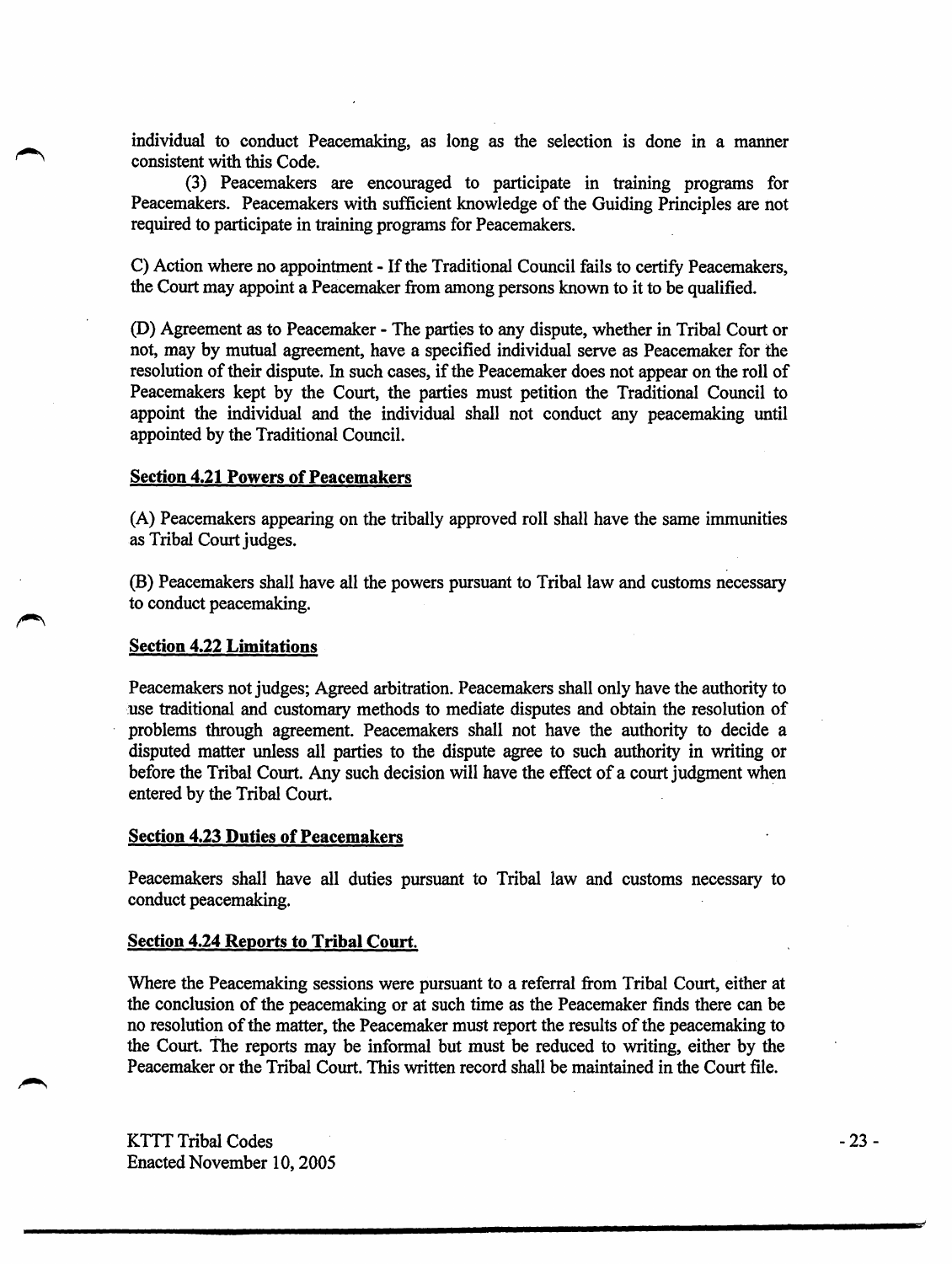# Part 3. PROCEDURE

# Section4.30 Request for Peacemaking

Any individual may ask the assistance of the Peacemaker System by filing a written request with the Court or by contacting a certified Peacemaker directly. A list of certified Peacemakers shall be available to the public. The request may be informal and handwritten, and it may be made either on a form provided by the court or in any writing which gives the court the following information:

(A) The name and address of the person who requests the use of the Peacemaker System;

(B) The names of the persons Involved in the dispute (parties), and their mailing addresses and their place of residence.

(C) The reason the individual wants to use the Peacemaker System and a short statement of the problem involved;

(D) The names and addresses of each person who should be contacted by the Peacemaker and involved in the peacemaking;

(E) Information showing the status of each of the individuals involved as either Indian or non-Indian and tribal affiliation and membership, if any.

(F) A joint declaration by the parties that they consent to participating in the Peacemaker process.

# Section 4.31 RESERVED

# Section 4.32 Duties of Clerk of Tribal Court

All Clerks of Court will assist parties before the Peacemaker System by providing information about the Peacemaker System, assisting individuals in filling out requests, assisting the Peacemakers in making reports, advising individuals how to obtain a protective order or file a complaint and in giving whatever kind of assistance individuals may need to make the Peacemaker System effective and to carry out the intent of these rules.

# Section 4.33 Appointment of Peacemaker

Upon filing by a party of a request for peacemaking, the clerk of court will present the parties making the request with a list of certified Peacemakers. The parties may choose from the list. If the parties wish, the Clerk of Court may choose a Peacemaker for them at random. In order to make a request for peacemaking, it is not required that the parties be involved in a Tribal Court case or a case in any other court.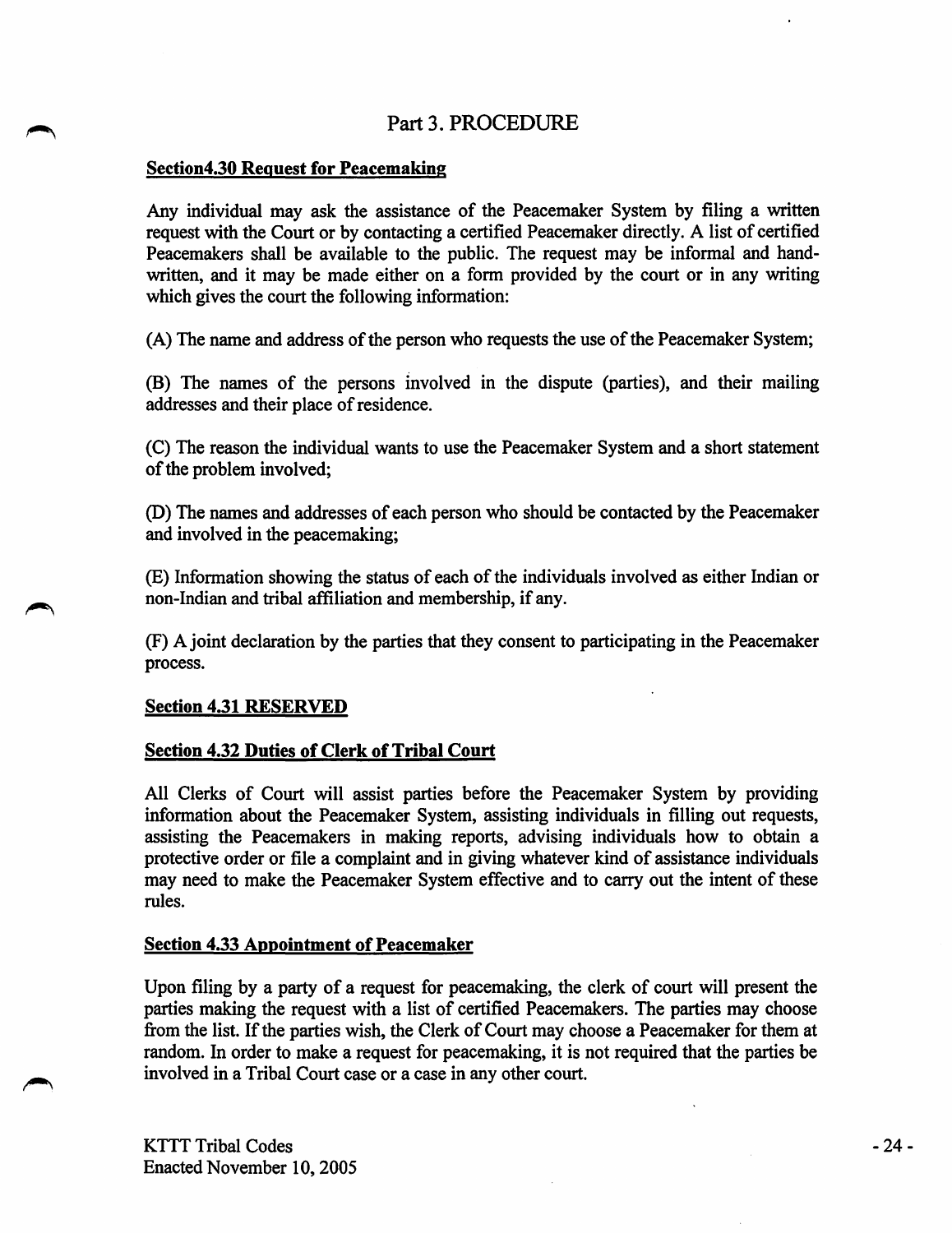If the parties before the Court have already agreed on a specific person as a Peacemaker or they wish to choose the Peacemaker together, the Court shall allow it.

### Section 4.34 Notice to begin proceedings

Notice of the appointment of the Peacemaker shall be provided by the Clerk of Court, who shall send copies of the request and order to the named Peacemaker by first class mail. If the Clerk of Court does not receive notification from the Peacemaker of acceptance of the appointment within a reasonable time, the clerk shall so advise the parties for the purpose of choosing another person as peacemaker. The Peacemaker is responsible to informally advise the parties, witnesses and participants of his appointment and the copies of the request and order sent to the Peacemaker shall be evidence of his or her authority.

### Section 4.35 Compensation of Peacemaker

The parties shall, at the time of making the request to use the Peacemaker System, pay into the court the sum of \$20 from each party, as compensation for the Peacemaker's services. The clerk of court shall pay such sum to the Peacemaker upon his or her acceptance of appointment. Upon the completion of the peacemaking, parties to the dispute shall, in equal shares, reimburse the Peacemaker for any actual expenses incurred in the matter.

## Section 4.36 RESERVED

### Section 4.37 Fees

. A fee of \$10 will be charged for any protective order sought with respect to Peacemaker System proceedings.

# Part 4. ACTIONS BY THE TRIBAL COURT.

# Section 4.40 Protective Orders

Any party, witness or participant involved in Court ordered Peacemaking may petition the Tribal Court for a protective order ending the peacemaking process or putting limitations upon it for good cause shown.

### Section 4.41 Action by the Court

A petition for a protective order may be made in writing, and must be made in writing if the party seeking the order has counsel. Otherwise it may be made orally in open court. Upon considering the petition for a protective order, which may be heard ex parte, the Court may issue an immediate order terminating peacemaking proceedings and must issue an order for the purpose of conducting a hearing on the petition for a protective order. Upon a full hearing, following notice to the parties, the court may terminate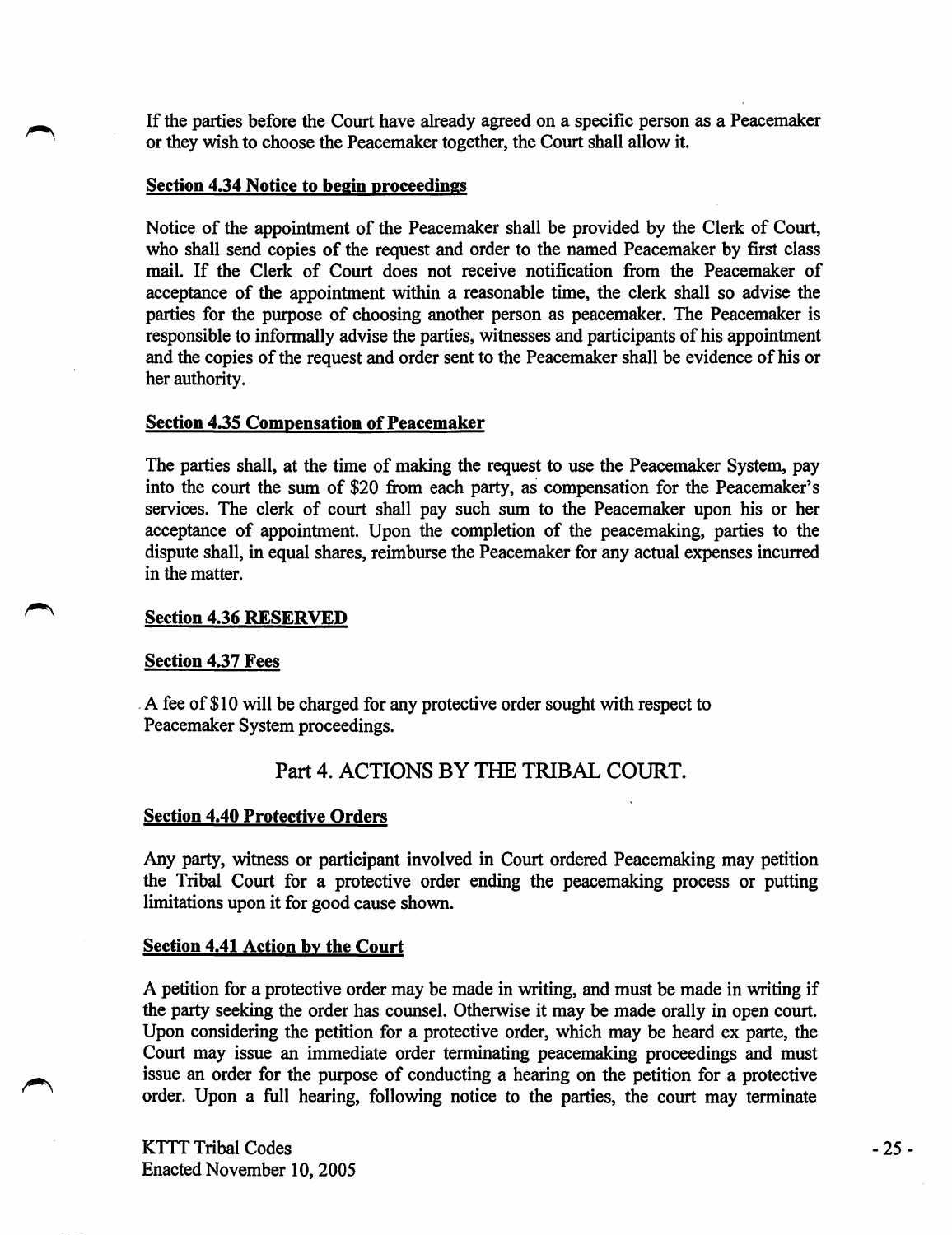peacemaking proceedings or place reasonable limitations upon them. The person seeking a protective order must pay a fee of \$10 to the Clerk of Court at the time of filing of the petition.

### Section 4.42 Judgments

Where the parties in Peacemaking reach an agreement they wish to have confirmed and recorded by a formal judgment or order of the Court, they may present a draft judgment to the Court for its consideration. A court may enter judgment only when the following conditions have been met:

(A) The court has jurisdiction over the parties and the subject matter of the agreement;

(B) All necessary parties have actual knowledge of the proposed judgment and have either agreed to it or have agreed to submit the question to the Peacemaker for a decision;

(C) The judgment contains the complete agreement of the parties and contains sufficient information regarding the full agreement so a dispute as to the provisions of the judgment is not likely to arise in the future;

(D) The proposed judgment is otherwise proper and enforceable by the Court.

### Section 4.43 Method of Presenting Proposed Judgment

The parties need not be represented by counsel, and the Court may make its written judgment following an informal oral conference with the parties. Where necessary the Court may require a member of its staff to assist the Peacemaker in preparing a proper form of judgment.

### Section 4.44 Form of Judgment

All judgments must contain the following information:

(A) The names and jurisdictional information with regard to each party (i.e. residence, consent to jurisdiction, etc.);

(B) A statement of the fact that all necessary parties to the dispute have actual knowledge of it and that they have all agreed to the proposed judgment;

(C) If the dispute was resolved by the agreement of all the parties that it would be submitted for the Peacemaker's decision, a statement of that fact;

(D) A statement that the judgment is based upon Peacemaker System proceedings, and the name of the Peacemaker;

(E) A general description of the dispute;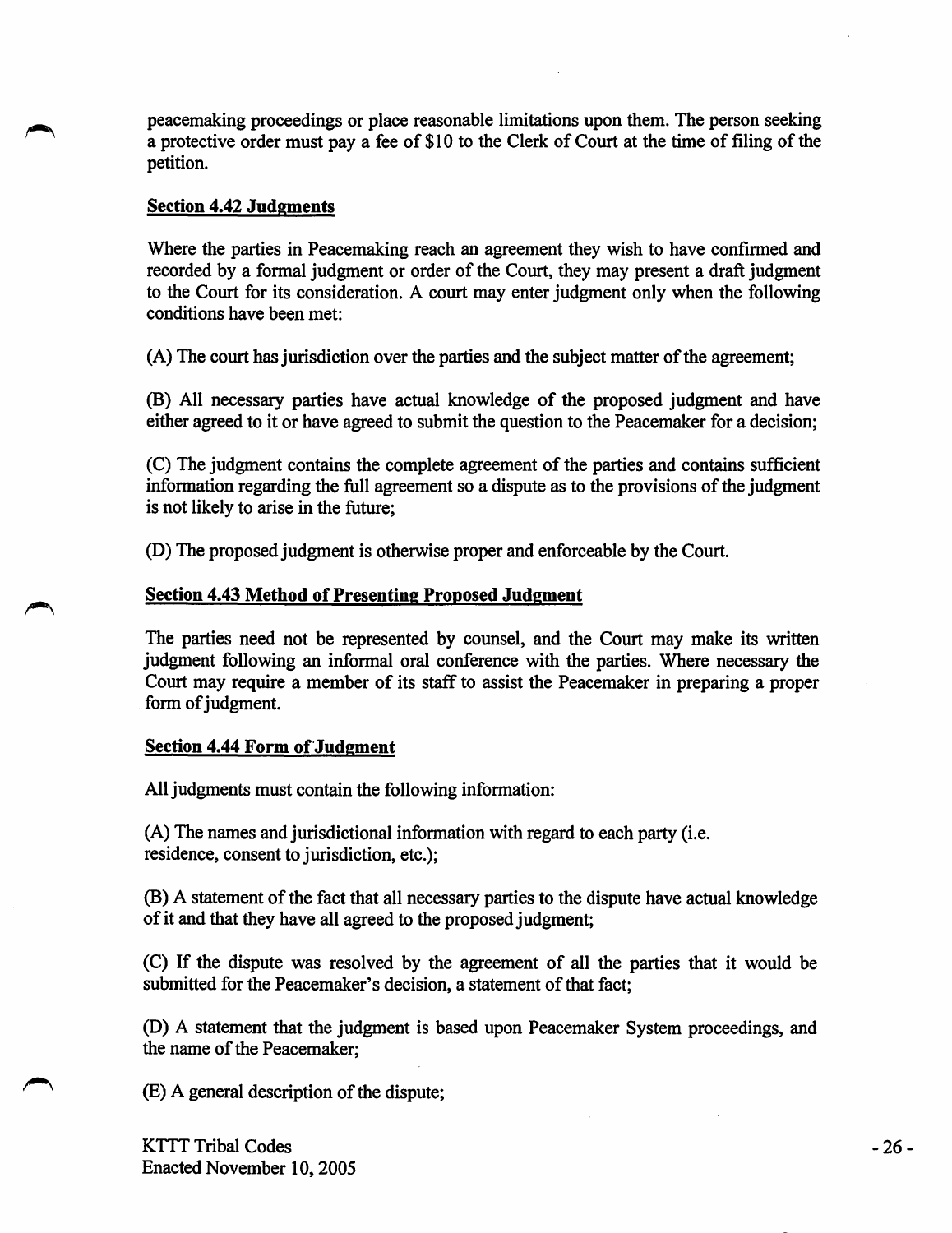(F) The actual judgment of the Tribal Court.

# Section 4.45 Enforcement of Judgment

A judgment of the Tribal Court upon Peacemaker System proceedings may be enforced as any other judgment of the Tribal Court.

# Part 5. CONDUCT OF PEACEMAKERS

# Section 4.50 General Standards

Peacemakers shall be bound by Tribal tradition and custom.

# Section 4.51 Complaints Regarding Peacemakers

Complaints against Peacemakers shall be made to the Traditional Council in writing, and such complaints shall be treated as any complaint against a Trial Judge.

# Section 4.52 Action on Complaint

Upon fmding that a Peacemaker has violated Tribal custom and tradition, the Traditional Council may, by majority vote, suspend the name of the individual from the Peacemaker rolls. Where criminal activity is involved, the Traditional Council may refer the matter to the Tribal Prosecutor or other authority for possible prosecution. The Traditional Council shall notify in writing any Peacemaker who has been suspended from the rolls and the reason(s) therefore within 10 days. The Peacemaker shall have 14 days to appeal such suspension to the Tribal Appellate Court. Such appeals shall thereafter proceed pursuant to tribal appellate laws.

# Part 6. TRANSFER OF CASES FROM TRIBAL COURT TO PEACEMAKER SYSTEM.

# Section 4.60 General Policy

Any civil or criminal actions in Tribal Court may be referred to the Peacemaker System in accordance with this Part where they fall within the kinds of matters within the jurisdiction of the Peacemaker System or where it is in the interests of justice to make such a referral for good cause shown, and where all parties agree to transfer.

# Section 4.61 Requests and Objections

(A) Any party can request referral of their case to Peacemaker System.

(B) Any party can by objection prevent referral of their case to Peacemaker System.